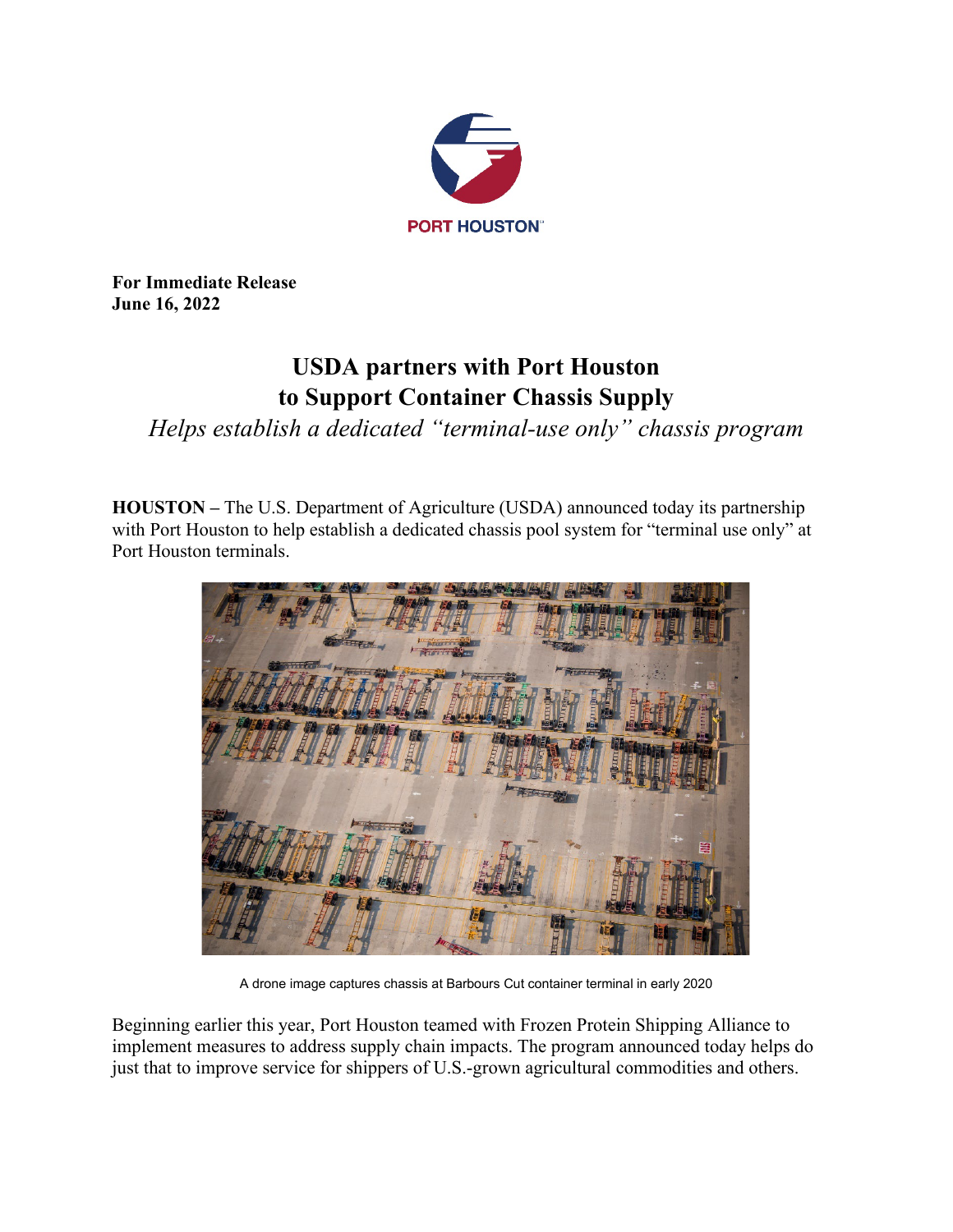

Overlooking a busy Bayport container terminal.

According to the USDA, foreign sales of U.S. poultry and beef through the Port of Houston totaled a half-billion dollars in 2021. Still, limited availability of equipment can impact the export of these refrigerated cargos.

"This new program will help better match chassis supply with storage demand," said Port Houston Executive Director Roger Guenther.

As expansion efforts continue at Port Houston, reefer racks (stacked refrigerated containers) are included in construction plans to provide even more refrigerated cargo capacity at the Barbours Cut and Bayport container terminals. These Port Houston public terminals handle nearly 70% of containerized cargo through the Gulf and is the sixth busiest container operation in the nation.



An archive photo of reefers in line at one of Port Houston's two container terminals.